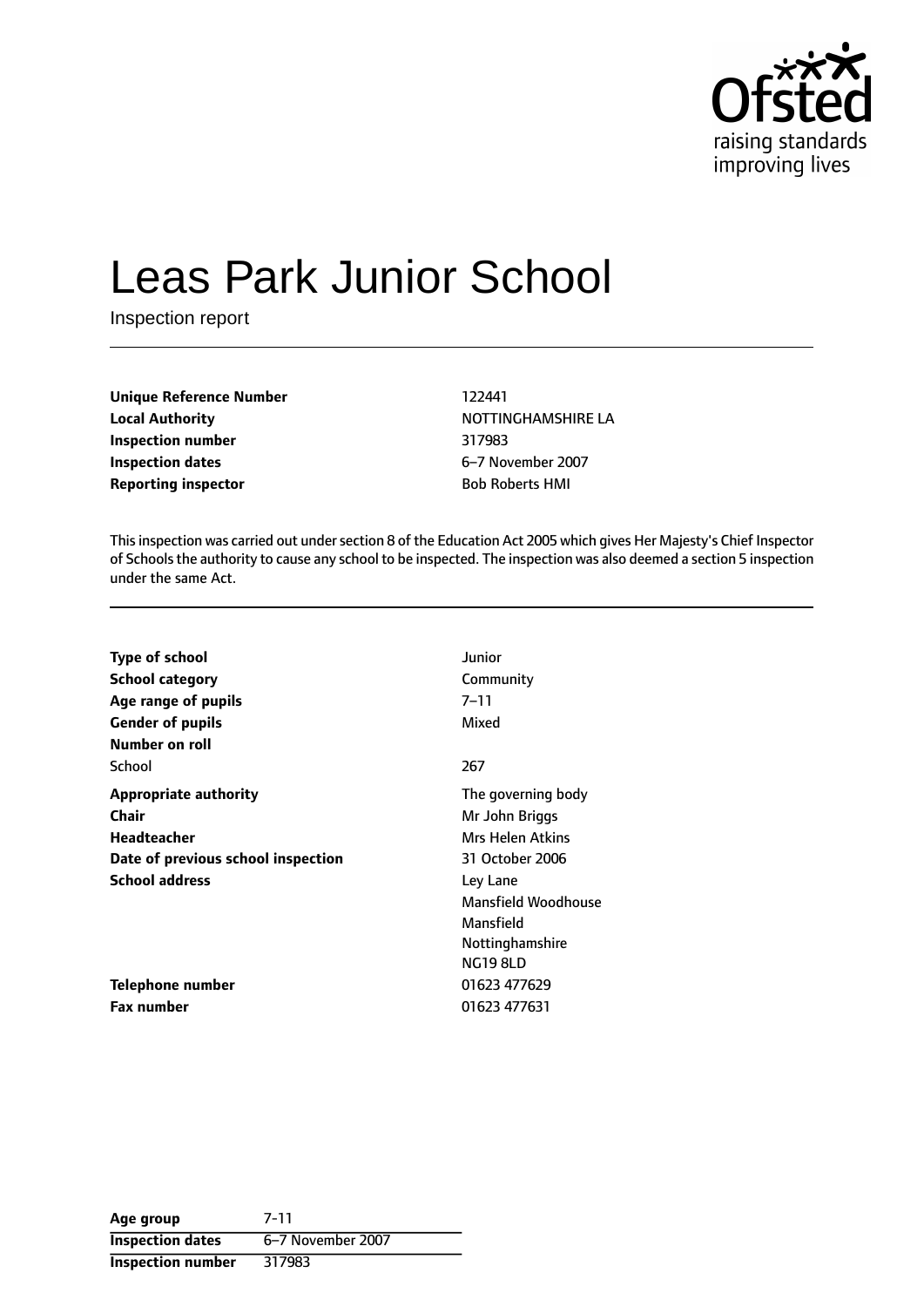.

© Crown copyright 2007

#### Website: www.ofsted.gov.uk

This document may be reproduced in whole or in part for non-commercial educational purposes, provided that the information quoted is reproduced without adaptation and the source and date of publication are stated.

Further copies of this report are obtainable from the school. Under the Education Act 2005, the school must provide a copy of this report free of charge to certain categories of people. A charge not exceeding the full cost of reproduction may be made for any other copies supplied.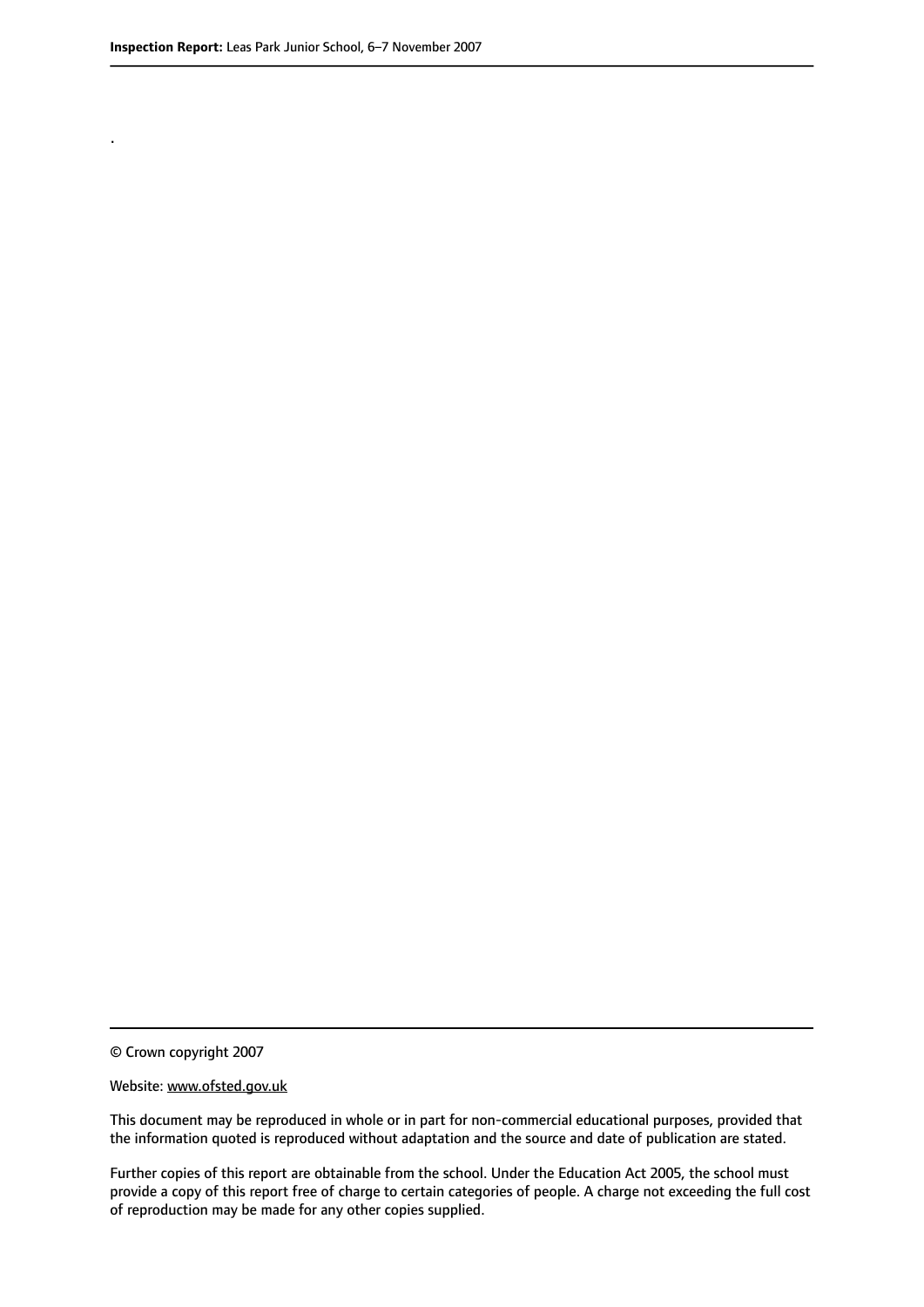### **Introduction**

The inspection was carried out by one of Her Majesty's Inspectors and two Additional Inspectors.

#### **Description of the school**

Leas Park is a larger than average junior school in Mansfield. Pupils are almost entirely from White British backgrounds. The number claiming free school meals is below average. The proportion of pupils with learning difficulties including those with a statement of special educational needs is below average. Attainment on entry to Year 3 is above average.

When the school was inspected in October 2006, it was judged to require special measures. This inspection was the third monitoring visit to take place as part of those special measures arrangements.

### **Key for inspection grades**

| Grade 1 | Outstanding  |
|---------|--------------|
| Grade 2 | Good         |
| Grade 3 | Satisfactory |
| Grade 4 | Inadequate   |
|         |              |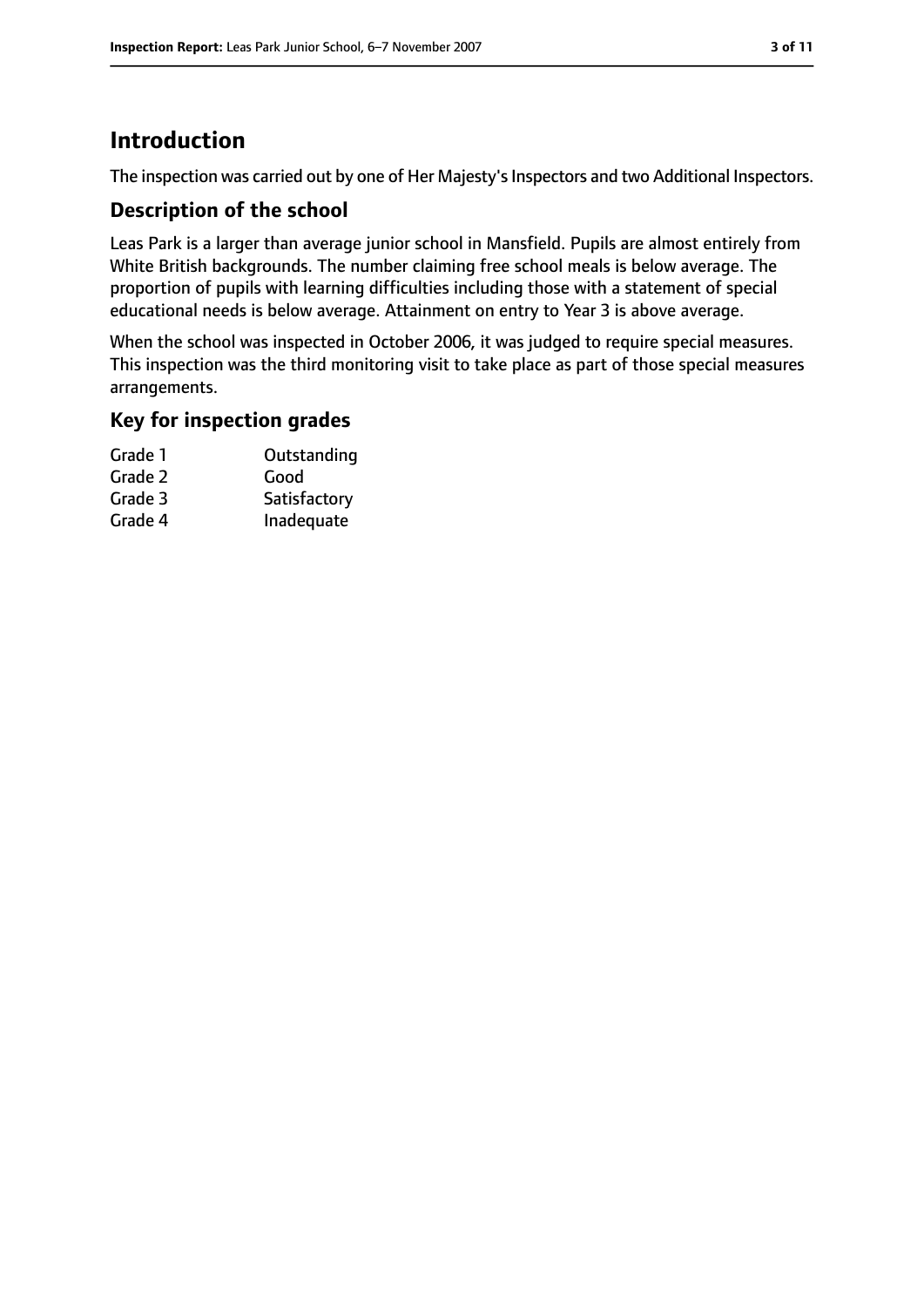### **Overall effectiveness of the school**

#### **Grade: 3**

In accordance with section 13 (4) of the Education Act 2005, HMCI is of the opinion that the school no longer requires special measures.

The achievement of all pupils is satisfactory. After several years when the achievement of some groups of pupils has been inadequate, the progress that is now being made by all groups is at least satisfactory. In some classes and for some groups of pupils progress is good. This is because the quality of teaching has improved significantly. Teaching across the school is satisfactory and is often good. Teaching is better planned than at the last inspection and meets the needs of different groups and abilities of pupils well. Besides the teaching itself, pupils know what they are aiming at in each lesson and there are rigorous systems in place to check on the progress that pupils are making. Good support is provided for pupils that are in danger of falling behind. Further work should be done to improve teaching in order to increase the rate of progress.

The curriculum is satisfactory. A new, thematically based curriculum has been introduced in September 2007, designed to provide a greater degree of enjoyment for pupils. This will need careful review and evaluation. A wide range of other experiences is provided for the pupils, which adds significantly to their enjoyment. The personal development of pupils was satisfactory at the last inspection and is good now. They feel safe, and enjoy school enormously. This is reflected in their attendance, which is consistently good, and in their behaviour, which is excellent. They feel that their voice is heard and most take advantage of various opportunities to contribute to the school community. They respond to the school's commitment to encouraging healthy lifestyles. The skills and attitudes required in order that they will thrive in their later lives are soundly developed.

The progress the school has made stem from the hard work, determination and leadership of the headteacher. There is a clear understanding about the need to improve achievement and an acceptance of the ways by which this needs to be done. Other leaders and managers are playing an increasing part in driving forward improvements at the school, although their capacity to evaluate progress and drive change needs further development. There is a commitment to improvement, and a very good sense of collective purpose. Links between governors and the school are developing and governors are holding the school to account more effectively. The school is providing satisfactory value for money and has the capacity to improve.

#### **What the school should do to improve further**

- Develop further the capacity of leaders and managers to evaluate the work of the school and lead improvement.
- Ensure that the new curriculum is effectively reviewed and evaluated particularly with regard to links between subjects.
- Continue to improve the quality of teaching in order to increase the rate of pupils' progress.

A small proportion of the schools whose overall effectiveness is judged satisfactory but which have areas of underperformance will receive a monitoring visit by an OFSTED inspector before their next section 5 inspection.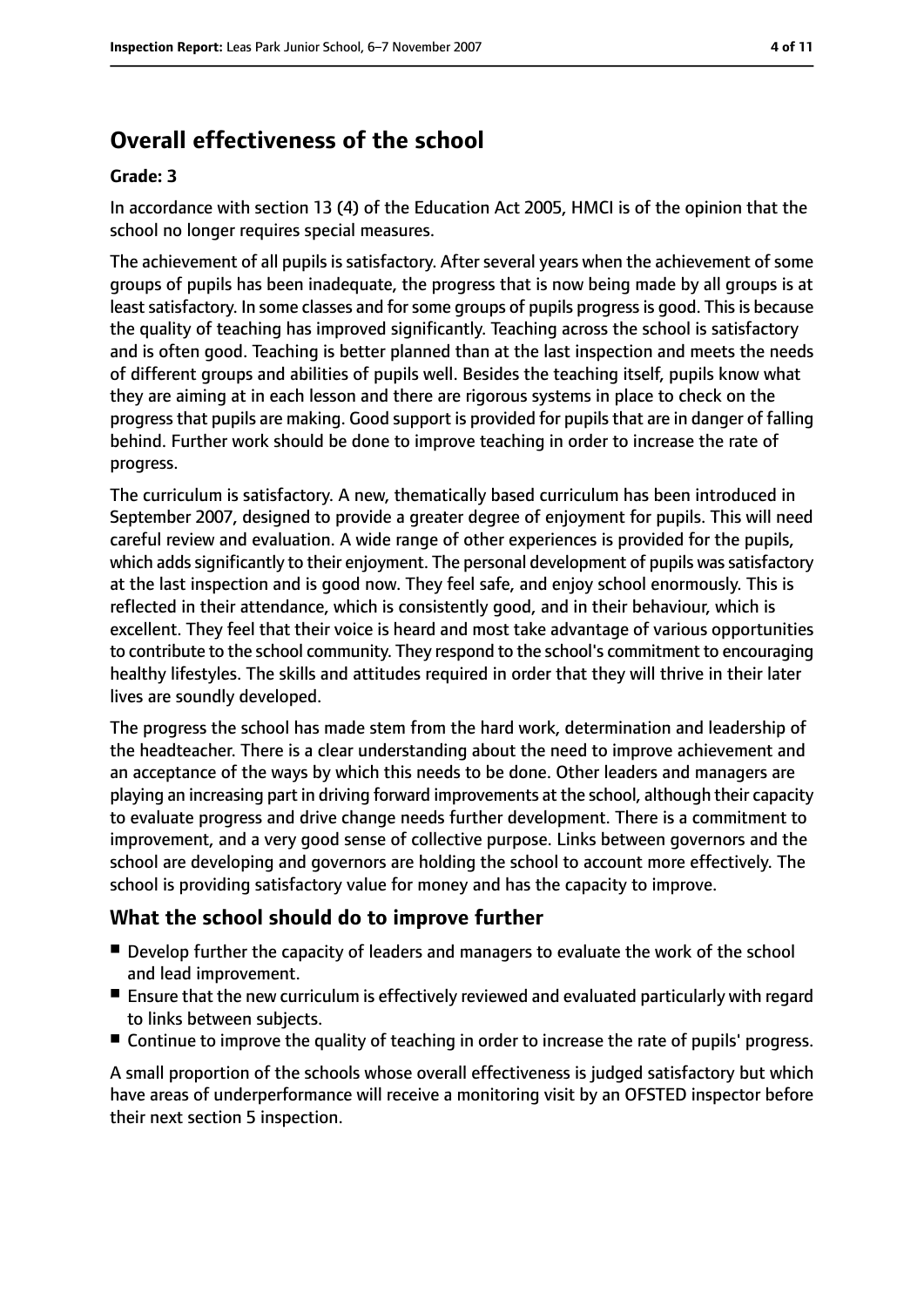### **Achievement and standards**

#### **Grade: 3**

Standards and achievement are satisfactory. Because of the more effective use of assessment information and determined teaching, standards in the current Year 6 classes are good in English, mathematics and science. Furthermore, the school's emphasis on developing the pupils' skills of speaking and listening to nurture their expressive language has benefited standards in writing. Pupils with learning difficulties receive sensitive support to boost their self-esteem and this has impacted positively on their academic progress. More able pupils are being challenged effectively to enable them to reach their potential. The school has resolved the issue of the underachievement of girls and they too are making satisfactory progress.

The pupils enter school with attainment that is above average. The pupils now make satisfactory progress as they move through the school, with pockets of good progress, particularly in Year 6. This represents a clear improvement on recent years during which there has been a history of underachievement, reflected in the pupils' performance in national tests. This has been due to a lack of rigour in monitoring children's performance and a lack of challenge in the work set. In recent years, the school has consistently failed to meet its academic targets in the national tests for Year 6 children, and its performance has been amongst the bottom ten percent nationally. Although the current Year 6 pupils are performing better than previous cohorts, and their achievement is satisfactory, they still will not reach their ambitious targets. However, this is an improving situation.

#### **Personal development and well-being**

#### **Grade: 2**

The school provides a secure, calm and stimulating environment where pupils feel safe. They feel very confident in the adults that are around them and their enjoyment in coming to school is exceptional. They speak enthusiastically about their lessons and the opportunities outside the classroom that a high proportion of them participate in. Attendance at the school is above the national average and pupils behave extremely well, not through fear or constraint but through being happy members of the school community. They are courteous, friendly and cooperate well together in the classrooms. The school has the gold award under the Healthy Schools accreditation system and pupils respond well to the school's encouragement to lead healthy lives. They are very conscious of what they eat and many benefit from the sporting opportunities available. The school council is taken very seriously, complete with secret ballot box elections, and pupils feel that their voice is heard on important issues. Most of the Year 6 pupils take on the role of being monitors and fulfil various responsible tasks of significant benefit to the school community. Social, moral, spiritual and cultural education is satisfactory. Whilst pupils are clearly developing strong senses of morality and social responsibility, their cultural and spiritual development is only satisfactory. The school has made good efforts to raise aspirations and imbue pupils with a sense of purpose. Its preparation of pupils for their later lives is satisfactory.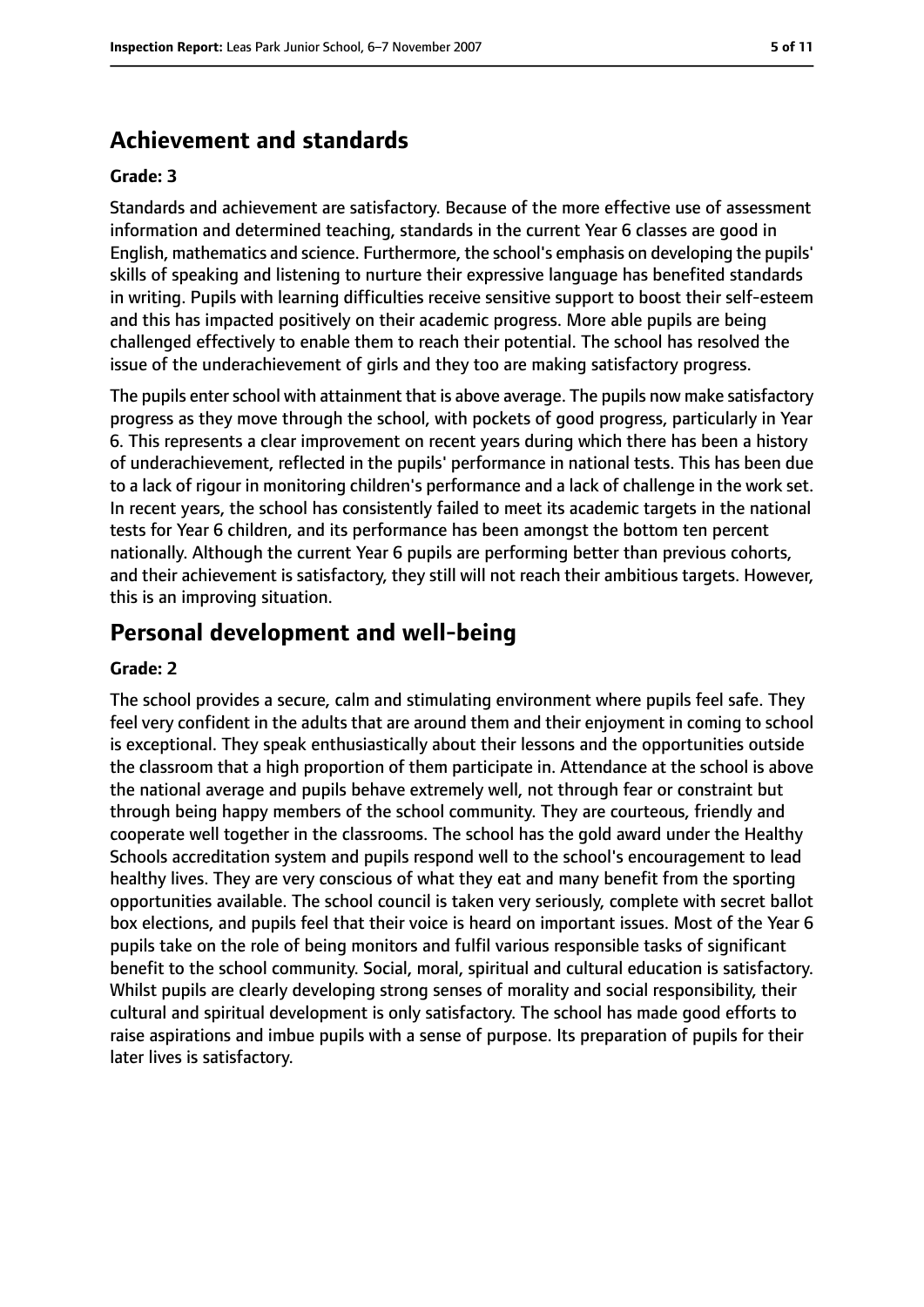## **Quality of provision**

### **Teaching and learning**

#### **Grade: 3**

Teaching and learning are satisfactory with examples of good practice. Teachers and pupils enjoy very good relationships which promote a good climate for learning. Pupils respond very well to teachers' high expectations of behaviour.

Teachers' planning is thorough and focused so that pupils are clear about what it is they are to learn. Where teaching and learning are consistently good, the pace of learning is brisk and the activities set are well matched to the pupils' needs so that they achieve well. In other classes expectations for their achievement are not quite so high so that pupils do not receive as much challenge. Consequently, their achievement is satisfactory rather than good. The school has a small number of teaching assistants who are skilled at helping pupils who have learning difficulties and disabilities besides making valuable contributions in areas such as information and communication technology. Booster classes are successful in helping those in danger of falling behind to work at a faster rate.

The quality of marking is good. However, teachers are not making the best use of the final parts of lessons to reinforce learning. In particular, pupils are not given enough opportunities to explain where they have encountered difficulties so that teachers are more immediately aware of where further support is needed.

#### **Curriculum and other activities**

#### **Grade: 3**

The curriculum is satisfactory. The school is working hard, especially through 'setting' arrangements in mathematics and English, to ensure that the activities planned match the full range of learners' abilities. Interactive whiteboards are beginning to be used to good effect to help pupils to concentrate and thus improve the pace of learning. While subject guidance to support teachers' planning to provide a more thematic approach to learning is improving, teachers have yet to build in regular links across the curriculum to incorporate the use of ICT, literacy and numeracy.

Many pupils take part enthusiastically in a good range of enrichment activities, including residential visits. The expertise of staff enhances pupils' skills in sport, art, drama and French. These activities help to encourage an active and healthy lifestyle as well as developing social skills. The school's programme for personal, social and health education to help pupils learn how to stay safe and healthy and to care for others is satisfactory.

#### **Care, guidance and support**

#### **Grade: 3**

Care, guidance and support for learners are satisfactory. They are good for pupils' pastoral development. Staff are committed to ensuring all pupils, including those who have learning difficulties and disabilities, are happy in school and that they are enjoying their learning in an environment where there is equal opportunity for all pupils. Safeguarding procedures, including Child Protection arrangements and risk assessments are rigorous. Pupils are confident they can talk to an adult if they have any concerns and that they will be dealt with swiftly. The school works well with parents to ensure children attend school regularly and punctually.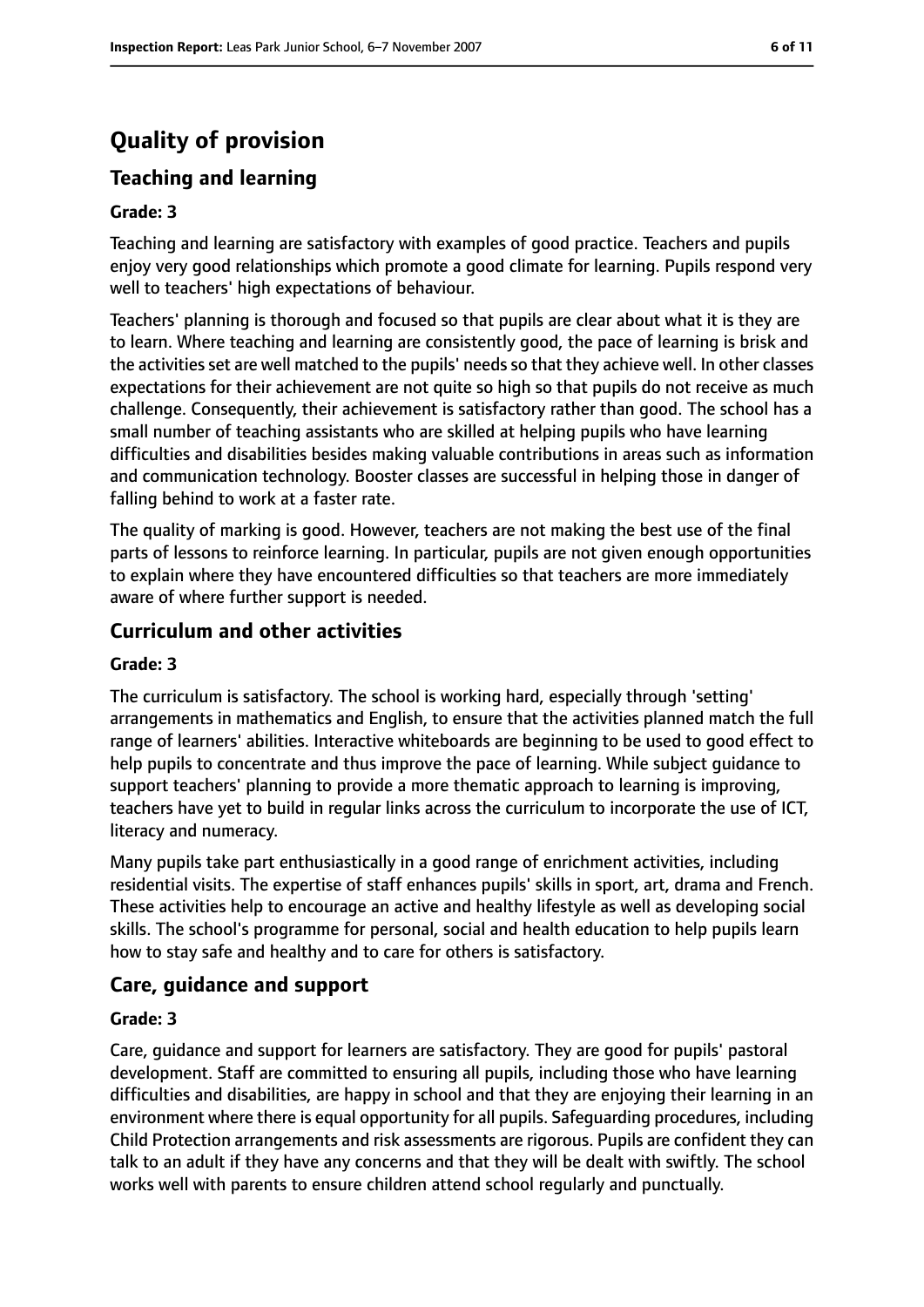The support and quidance pupils receive for their academic learning is satisfactory and improving. Teachers are now setting pupils targets which identify what it is they need to do to improve. These are reviewed half termly. Consequently, all pupils are now receiving the guidance which enables all of them to achieve satisfactorily.

### **Leadership and management**

#### **Grade: 3**

Leadership and management at the school has improved significantly since the last inspection and is satisfactory. The headteacher has a clear understanding of her role with regard to improving achievement and has established an unambiguous focus on that. She has shown great drive and determination since the school was put into special measures and has been the key factor in its improvement. There is a strong sense of collective purpose amongst teachers and support staff, which stems from her. The capacity of leaders and managers at other levels has improved. There is greater clarity about roles and responsibilities. A clear framework and timetable for quality assurance activities has been implemented and is leading to improvement. Subject leaders and coordinators are involved in quality monitoring and the capacity to identify what needs to be done to secure improvement for pupils is sound.

Through its programme of monitoring activities the school's leadership team derive a good understanding of strengths and weaknesses. There is a good awareness of the needs of particular groups of pupils, whether it is those with learning difficulties or the more able pupils, and resources are well targeted to meet these needs. Governance has improved. The governing body has implemented a new structure of committees that has a sharper focus on achievement and standards. Governors are keen to be more involved with the school and are developing their capacity to scrutinise and challenge its work. Wide-ranging types of advice and support have come over the last year from the local authority and these have been a major factor in the school's improvement. The school has effective links to a range of other agencies although liaison with the infant school whose pupils transfer to Leas Park are under developed.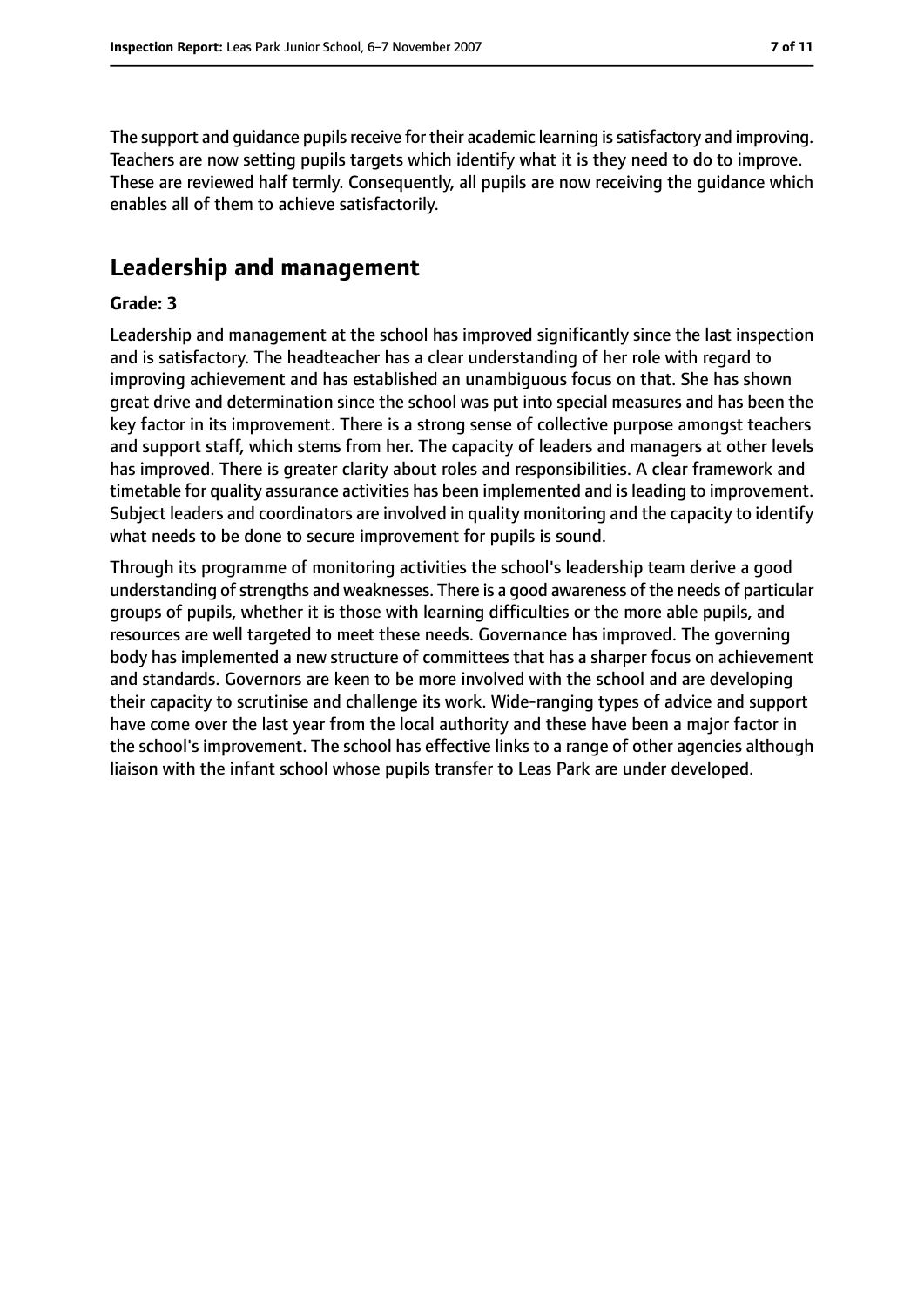**Any complaints about the inspection or the report should be made following the procedures set out in the guidance 'Complaints about school inspection', which is available from Ofsted's website: www.ofsted.gov.uk.**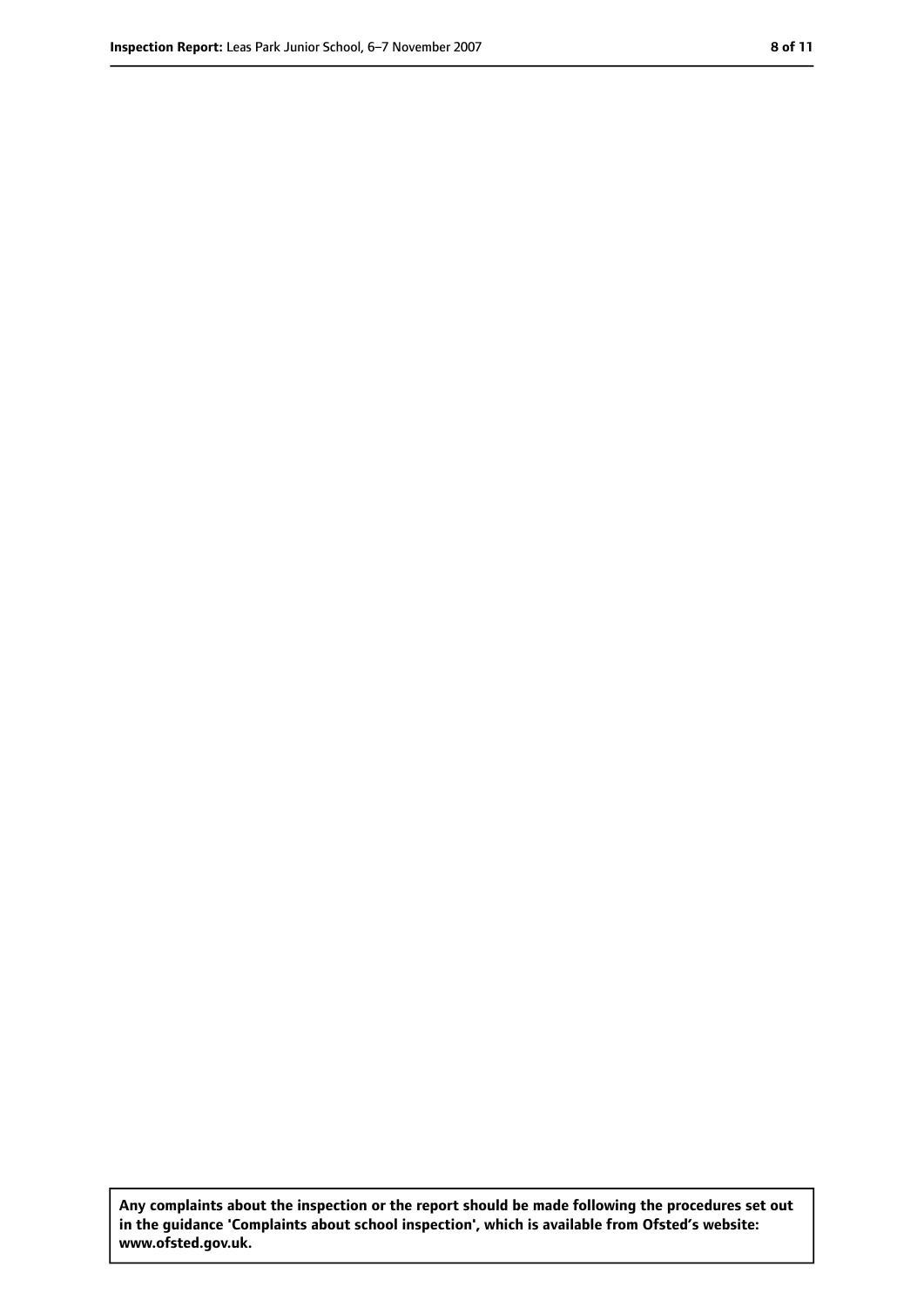#### **Annex A**

### **Inspection judgements**

| $^{\circ}$ Key to judgements: grade 1 is outstanding, grade 2 good, grade 3 satisfactory, and | <b>School</b>  |
|-----------------------------------------------------------------------------------------------|----------------|
| arade 4 inadeguate                                                                            | <b>Overall</b> |

### **Overall effectiveness**

| How effective, efficient and inclusive is the provision of education, integrated<br>care and any extended services in meeting the needs of learners? |     |
|------------------------------------------------------------------------------------------------------------------------------------------------------|-----|
| Effective steps have been taken to promote improvement since the last<br>inspection                                                                  | Yes |
| How well does the school work in partnership with others to promote learners'<br>well-being?                                                         |     |
| The capacity to make any necessary improvements                                                                                                      |     |

### **Achievement and standards**

| How well do learners achieve?                                                                               |  |
|-------------------------------------------------------------------------------------------------------------|--|
| The standards <sup>1</sup> reached by learners                                                              |  |
| How well learners make progress, taking account of any significant variations between<br>groups of learners |  |
| How well learners with learning difficulties and disabilities make progress                                 |  |

### **Personal development and well-being**

| How good is the overall personal development and well-being of the<br>learners?                                  |  |
|------------------------------------------------------------------------------------------------------------------|--|
| The extent of learners' spiritual, moral, social and cultural development                                        |  |
| The extent to which learners adopt healthy lifestyles                                                            |  |
| The extent to which learners adopt safe practices                                                                |  |
| How well learners enjoy their education                                                                          |  |
| The attendance of learners                                                                                       |  |
| The behaviour of learners                                                                                        |  |
| The extent to which learners make a positive contribution to the community                                       |  |
| How well learners develop workplace and other skills that will contribute to<br>their future economic well-being |  |

#### **The quality of provision**

| $\mid$ How effective are teaching and learning in meeting the full range of the $\mid$<br>learners' needs? |  |
|------------------------------------------------------------------------------------------------------------|--|
| How well do the curriculum and other activities meet the range of needs  <br>and interests of learners?    |  |
| How well are learners cared for, guided and supported?                                                     |  |

 $^1$  Grade 1 - Exceptionally and consistently high; Grade 2 - Generally above average with none significantly below average; Grade 3 - Broadly average to below average; Grade 4 - Exceptionally low.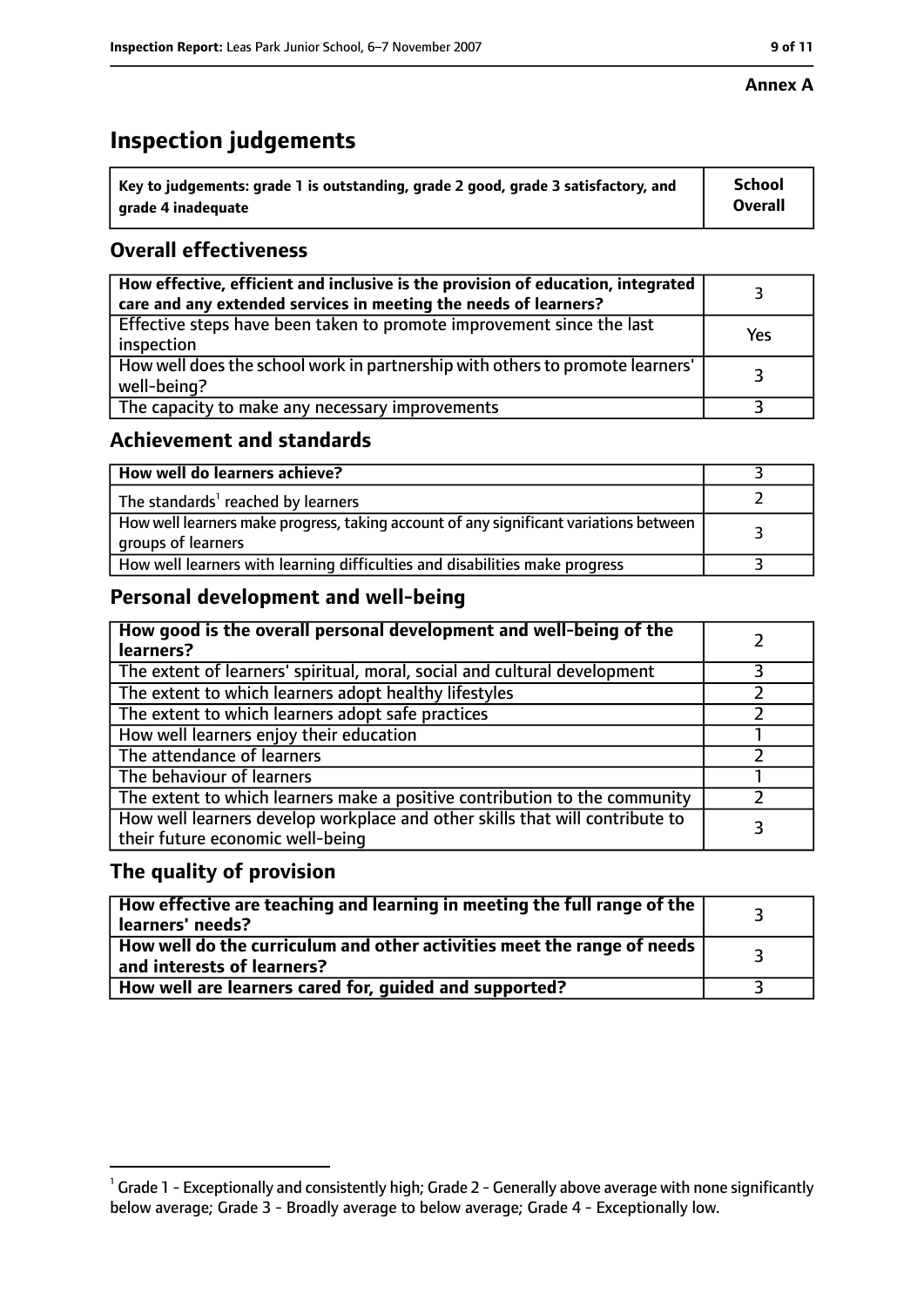#### **Annex A**

### **Leadership and management**

| How effective are leadership and management in raising achievement<br>and supporting all learners?                                              |           |
|-------------------------------------------------------------------------------------------------------------------------------------------------|-----------|
| How effectively leaders and managers at all levels set clear direction leading<br>to improvement and promote high quality of care and education |           |
| How effectively leaders and managers use challenging targets to raise standards                                                                 | 3         |
| The effectiveness of the school's self-evaluation                                                                                               |           |
| How well equality of opportunity is promoted and discrimination tackled so<br>that all learners achieve as well as they can                     |           |
| How effectively and efficiently resources, including staff, are deployed to<br>achieve value for money                                          | 3         |
| The extent to which governors and other supervisory boards discharge their<br>responsibilities                                                  | 3         |
| Do procedures for safequarding learners meet current government<br>requirements?                                                                | Yes       |
| Does this school require special measures?                                                                                                      | <b>No</b> |
| Does this school require a notice to improve?                                                                                                   | No        |